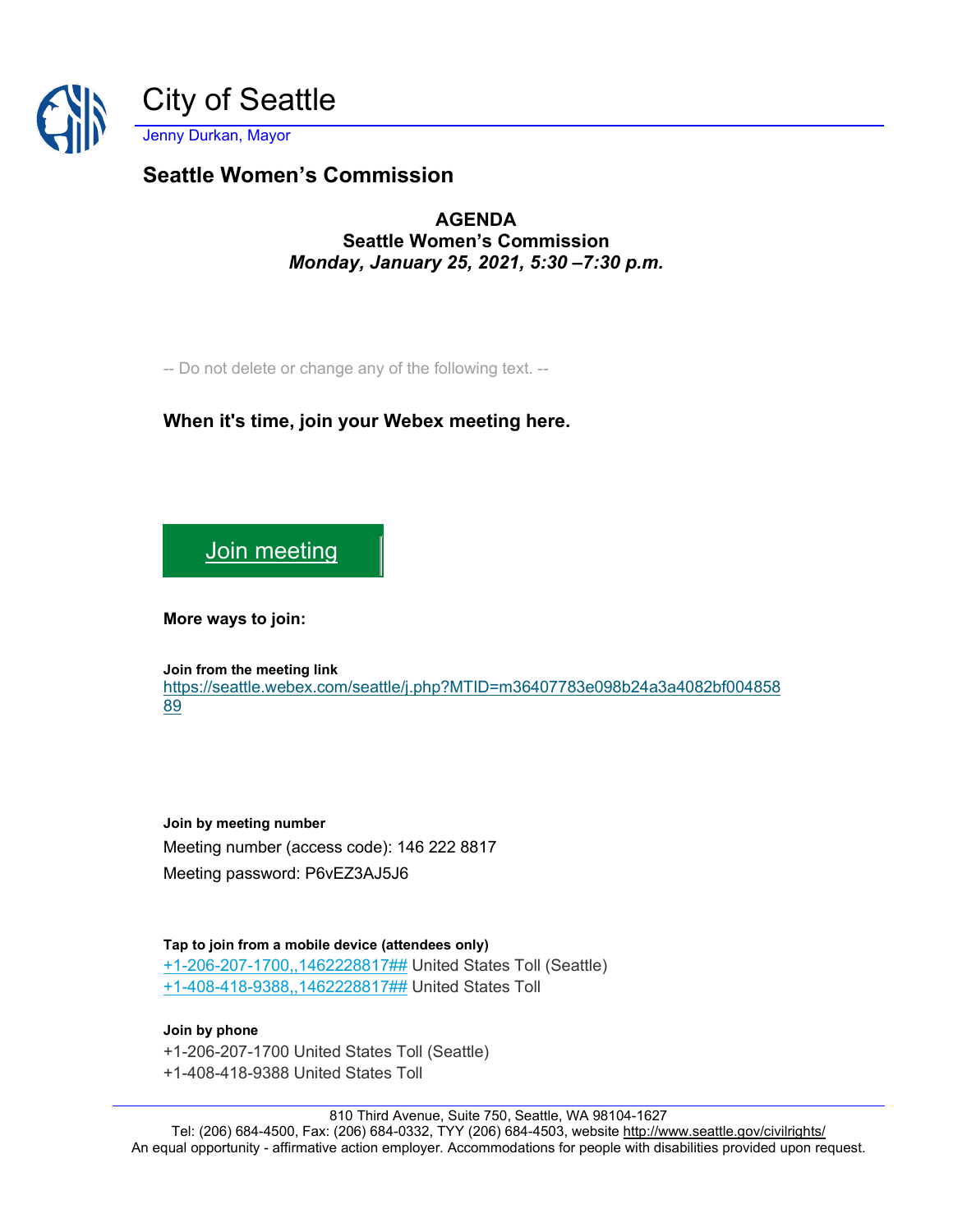## [Global call-in numbers](https://seattle.webex.com/seattle/globalcallin.php?MTID=m0dc36a8075998da4ac842fcbfa61d803)

**Join from a video system or application** Dial [1462228817@seattle.webex.com](mailto:1462228817@seattle.webex.com) You can also dial 173.243.2.68 and enter your meeting number.

## **Join using Microsoft Lync or Microsoft Skype for Business**

Dial [1462228817.seattle@lync.webex.com](mailto:1462228817.seattle@lync.webex.com)

If you are a host, [click here](https://seattle.webex.com/seattle/j.php?MTID=md84e0585937d654e04ecf6fd243360b4) to view host information.

Need help? Go to [https://help.webex.com](https://help.webex.com/)

| <b>Time</b> | <b>Topic</b>                                                   | Lead      |
|-------------|----------------------------------------------------------------|-----------|
| 5:30        | Welcome<br><b>Introductions</b><br><b>Minutes for November</b> | R. Carter |
| 5:45        | Update on new structure<br>$\bullet$                           | R. Carter |
| 6:30        | Discussion on Additional Co-Chair<br>$\bullet$                 | R. Carter |
| 6:45        | • Update on Outreach for New<br>Commissioners                  | R. Carter |